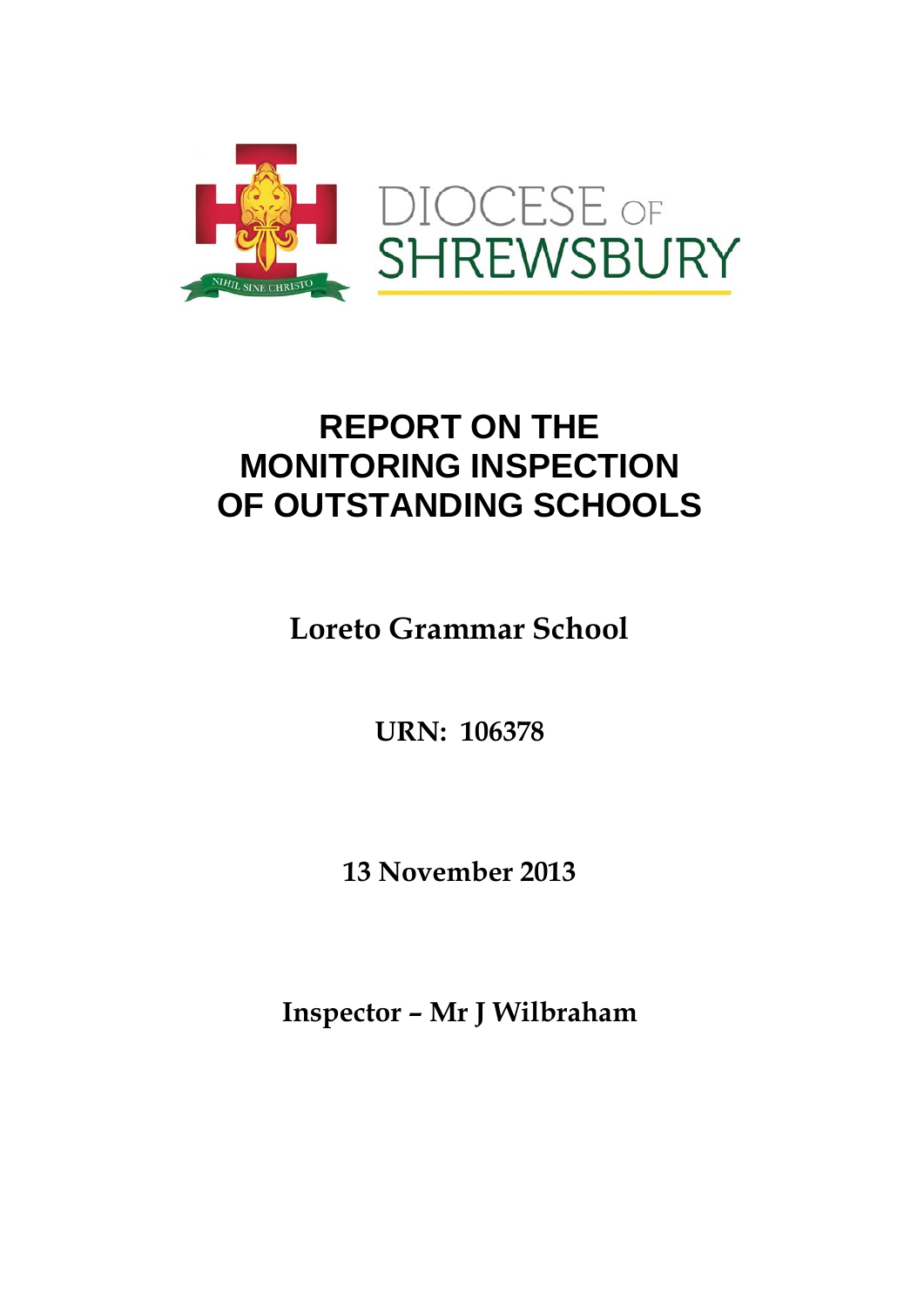The areas of focus in this monitoring Inspection were :-

**1. OUTCOMES FOR STUDENTS** - How well students achieve and enjoy learning in RE.

**2. LEADERS AND MANAGERS** – How well leaders, governors and managers promote, monitor and evaluate the provision for the Catholic Life of the school and plan and implement improvement o outcomes for pupils.

## **3. PROVISION** – The quality of Collective Worship

The school's Self Evaluation as **outstanding** in all areas is **confirmed** and following comments summarise findings in the key areas.

### **1. OUTCOMES FOR STUDENTS**

The standards of achievement in Religious Education are outstanding by every measure. At Key Stage 3 progress is measured from baseline testing on entry. The majority of students move up at least two levels, with all reaching at least level 6 and 91% level 7. At GCSE the department achieves the school's best results where the school's value added score is 1011.9; 100% of students achieved grades A\* -B, including 79% achieving A\*. 'A' level results are very strong with increasing uptake; for example in 2013 the AS ALPS target achievement score placed the results in the highest of the three main categories as significantly good. Students enjoy the subject at all levels displaying engagement and interest in lessons and a real pride in their work. Resources are appropriate, stimulating and challenging. Marking and assessment is accurate, clear, consistent and helpful to the students. The department is outstanding in terms of its results and the quality of teaching. The students themselves understand the visions and values of the school and are articulate about, and supportive of them.

#### **2. LEADERS AND MANAGERS**

It is clear that the Headteacher, Senior Leadership Team, Governing Body and the other managers of the school are deeply committed to Catholic Christian values and the Church's mission in education. This is evidenced by the way in which the Loreto order (IBVM) supports the school and the way the Mary Ward values are embedded in the policies, practices and consciousness of the school community. The values are identified in terms of Excellence, Truth, Justice, Freedom. Sincerity, Joy and Internationality. These values are constantly and rigorously monitored and lie at the heart of the school's mission. The work of the Ethos and Values Committee, the Staff Vision and Values Day, the Parental Survey (2013) provide evidence that the Catholic life of the school is a priority and is developed within the partnerships fostered by the wider Loreto family of schools and colleges. Staff, Governors and students understand the school's mission and purpose and are keenly and actively involved in their implementation.

The Headteacher, supported by the SLT and Governing Body, continually aims for excellence in all aspects of student provision, academic, pastoral and spiritual; in her own words the aim is to be 'world class'. The RE Department contributes highly to the implementation of this vision.

### **3. PROVISION**

Collective Worship and prayer are an integral part of the daily life of the school, and involve pupil ownership and participation. These activities are linked to practical experiences and challenges which enrich the students' spiritual, moral and cultural education. Outstanding examples of this are the Indian project and visit, the 'trafficking' initiative, Fair Trade activities and work with the SVP. Other liturgical and spiritual experiences for students and staff, such as retreats and residentials enrich this aspect of school life. The worship and prayer activities reflect a clear indication of the Church's mission and include the spiritual aspirations and needs of the students. The Lay chaplain, local priests and members of staff and the students themselves are all very effective in supporting and leading these activities.